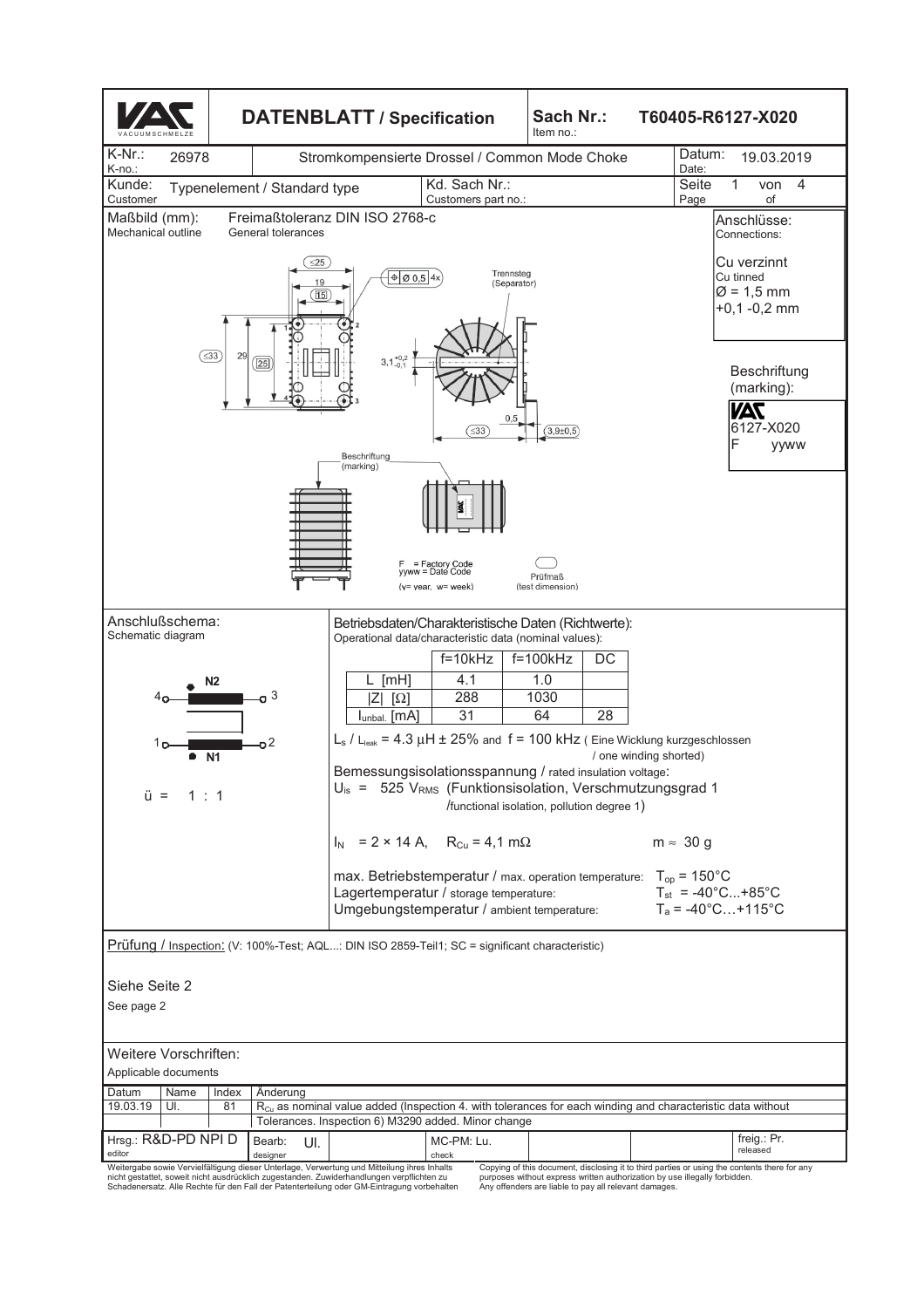| <b>DATENBLATT / Specification</b>                                                              |                                                                                                                                                                                          |                                      | Sach Nr.:<br>Item no.:                                                                                                                                                                                       | T60405-R6127-X020                                                                                                                                                                                     |                                                                                |                                           |    |                                                                                                    |
|------------------------------------------------------------------------------------------------|------------------------------------------------------------------------------------------------------------------------------------------------------------------------------------------|--------------------------------------|--------------------------------------------------------------------------------------------------------------------------------------------------------------------------------------------------------------|-------------------------------------------------------------------------------------------------------------------------------------------------------------------------------------------------------|--------------------------------------------------------------------------------|-------------------------------------------|----|----------------------------------------------------------------------------------------------------|
|                                                                                                |                                                                                                                                                                                          |                                      |                                                                                                                                                                                                              | Datum:<br>19.03.2019                                                                                                                                                                                  |                                                                                |                                           |    |                                                                                                    |
|                                                                                                |                                                                                                                                                                                          | Kd. Sach Nr.:<br>Customers part no.: |                                                                                                                                                                                                              |                                                                                                                                                                                                       | Seite<br>Page                                                                  | 2                                         | of | 4                                                                                                  |
| Prüfung / Inspection: (V: 100%-Test; AQL: DIN ISO 2859-Teil1; SC = significant characteristic) |                                                                                                                                                                                          |                                      |                                                                                                                                                                                                              |                                                                                                                                                                                                       |                                                                                |                                           |    |                                                                                                    |
|                                                                                                |                                                                                                                                                                                          |                                      |                                                                                                                                                                                                              |                                                                                                                                                                                                       |                                                                                |                                           |    |                                                                                                    |
| M3011/1:                                                                                       | $L_1$                                                                                                                                                                                    |                                      |                                                                                                                                                                                                              |                                                                                                                                                                                                       |                                                                                |                                           |    |                                                                                                    |
| M3011/6:                                                                                       |                                                                                                                                                                                          |                                      | Tolerance                                                                                                                                                                                                    |                                                                                                                                                                                                       |                                                                                |                                           |    |                                                                                                    |
| M3011/5:                                                                                       |                                                                                                                                                                                          |                                      |                                                                                                                                                                                                              |                                                                                                                                                                                                       |                                                                                |                                           |    |                                                                                                    |
| M3200:                                                                                         | Mechanische Prüfung / mechanical test<br>check of the test dimensions:<br>{ length $\leq$ 33 mm, width $\leq$ 25 mm },<br>height $\leq$ 33 mm, pin length: 3.9 ( $\pm$ 0.5) mm, pin grid |                                      |                                                                                                                                                                                                              |                                                                                                                                                                                                       |                                                                                |                                           |    |                                                                                                    |
| M3290:                                                                                         |                                                                                                                                                                                          |                                      |                                                                                                                                                                                                              |                                                                                                                                                                                                       |                                                                                |                                           |    |                                                                                                    |
|                                                                                                |                                                                                                                                                                                          |                                      |                                                                                                                                                                                                              |                                                                                                                                                                                                       |                                                                                |                                           |    |                                                                                                    |
|                                                                                                |                                                                                                                                                                                          |                                      |                                                                                                                                                                                                              |                                                                                                                                                                                                       |                                                                                |                                           |    |                                                                                                    |
|                                                                                                | 26978<br>M3014:<br>Hrsg.: R&D-PD NPI D<br>Bearb:<br>designer                                                                                                                             | Typenelement / Standard type<br>UI.  | Polarity / Turns ratio:<br>Lötbarkeitstest nach Abschnitt 1<br>solderability test acc. to chapter 1<br>Measurements after temperature balance of the test samples at room temperature<br>MC-PM: Lu.<br>check | Stromkompensierte Drossel / Common Mode Choke<br>$U_{p,eff}$ = 1,85 kV, 1 s, N gegen/to N<br>Polarität / Übersetzungsverhältnis:<br>Messungen nach Temperaturangleich der Prüflinge an Raumtemperatur | $R_{Cu1} = 4.1$ m $\Omega$ + 20% - 30%, $R_{Cu2} = 4.1$ m $\Omega$ + 20% - 30% | Date:<br>Toleranz $\pm$ 5% ( $\pm$ 0Wdg.) |    | von<br>$= 1.0$ mH $-30\%$ / +50% f = 100 kHz, $U_{AC,eff} = 1.0$ V (SC)<br>freig.: Pr.<br>released |

editor<br>Weitergabe sowie Vervielfältigung dieser Unterlage, Verwertung und Mitteilung ihres Inhalts<br>nicht gestattet, soweit nicht ausdrücklich zugestanden. Zuwiderhandlungen verpflichten zu<br>Schadenersatz. Alle Rechte für d

Copying of this document, disclosing it to third parties or using the contents there for any<br>purposes without express written authorization by use illegally forbidden.<br>Any offenders are liable to pay all relevant damages.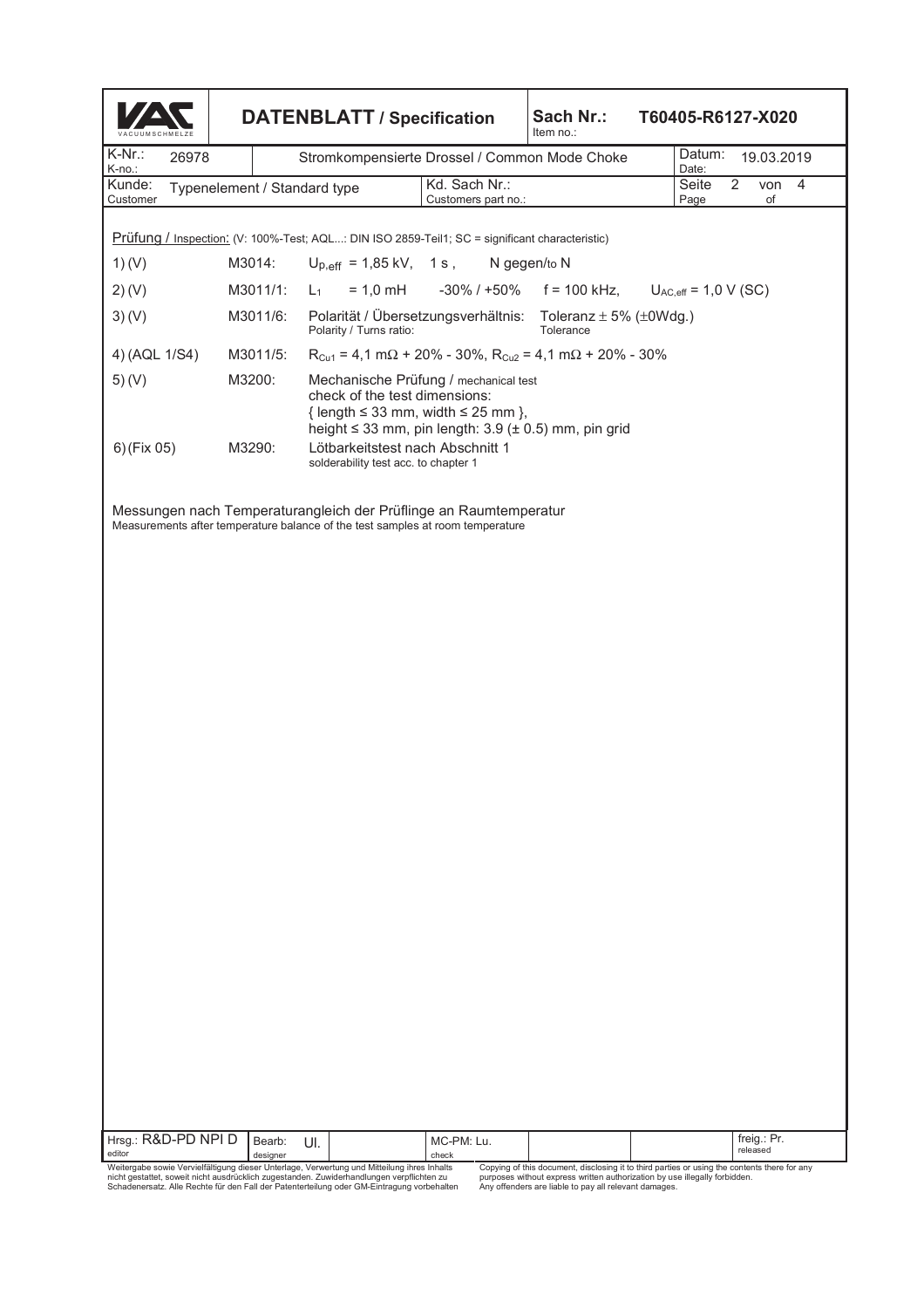

idesigner<br>Weitergabe sowie Vervielfältigung dieser Unterlage, Verwertung und Mitteilung ihre sinhalts<br>hicht gestattet, soweit nicht ausdrückich zugestanden. Zuwiderhandlungen verpflichten zu<br>Schadenersatz. Alle Rechte für

Copying of this document, disclosing it to third parties or using the contents there for any<br>purposes without express written authorization by use illegally forbidden.<br>Any offenders are liable to pay all relevant damages.